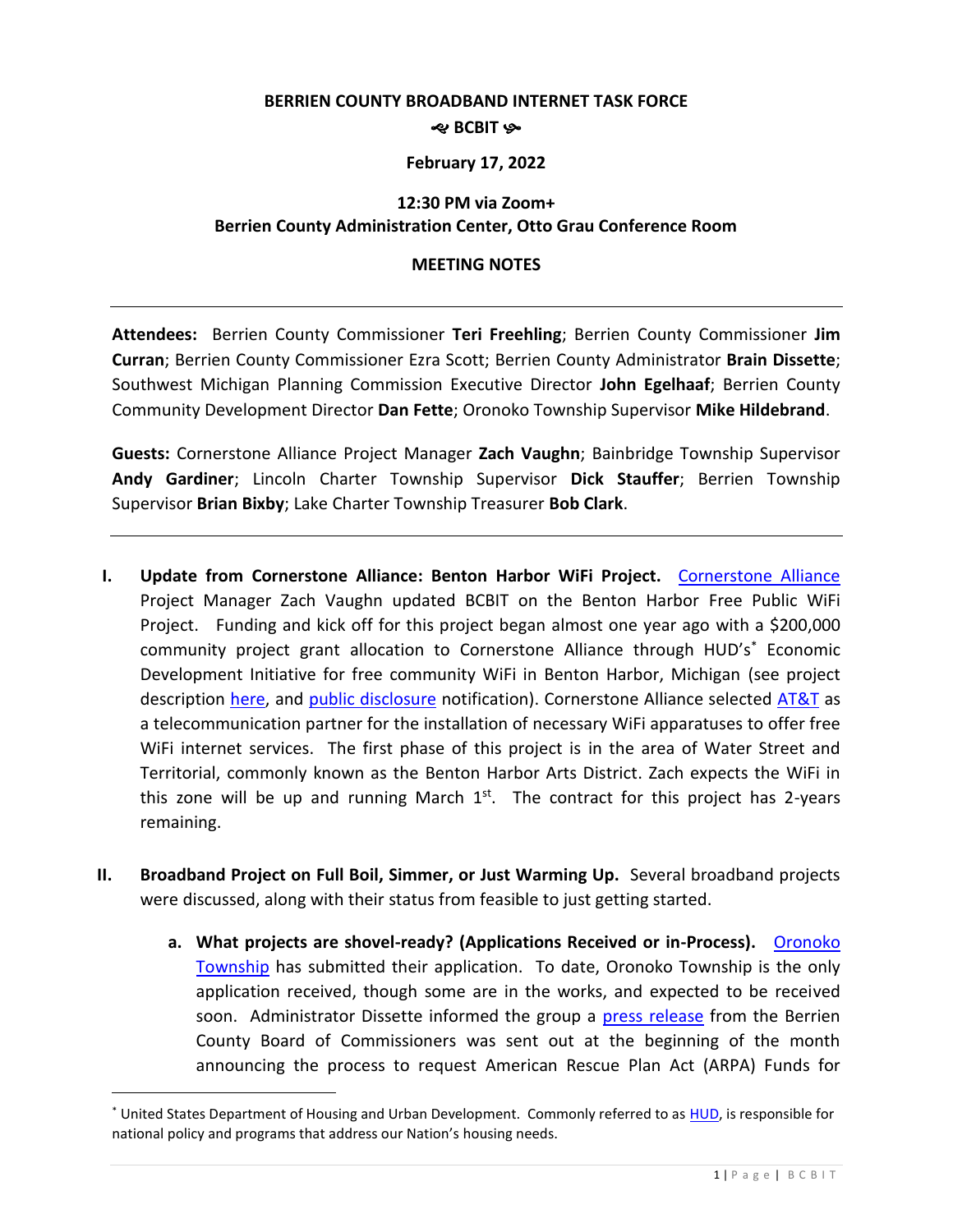broadband deployment from Berrien County as a sub-grantee. The announcement sited the approved [resolution,](https://www.berriencounty.org/DocumentCenter/View/15331/B2201191) [county ARPA information link,](https://www.berriencounty.org/1833/ARPA-Funds) and associated Berrien County ARPA Broadband Sub-Grant [Application](https://www.berriencounty.org/DocumentCenter/View/15307/01-27-22-ARPA-Broadband-Application) for local entities to complete and submit if they are seeking funds supporting broadband deployment in their community.

- **b. What projects at the next level away (from shovel-ready)?** [Bainbridge Township](https://bainbridgetownship.org/) is just about ready to submit their application. Bainbridge Township Supervisor Andy Gardiner discussed with the group a few questions he had as points of clarification. Mainly, through his efforts, he knows what it will cost to get high-speed internet to an unserved part of his township. His conundrum is whether to include any of his communities ARPA dollars in support of the project, or can he ask for the entire project's funding from the County, and save his ARPA dollars for other uses yet to be determined. For broadband deployment in Bainbridge Township serving the unserved and underserved, Andy received a quote from MEC to install 15 miles of fiber for a total cost of \$750,000. Primarily, he has blocks of homes in Bainbridge Township with no internet, and completely missed, or skipped with the [RDOF](https://www.fcc.gov/auction/904) Project currently underway. Administrator Dissette stated the higher the level of local match, or local leverage, will bump-up the points in the application's final score in the scoring criteria. For example, a 1:1 financial match, one part applicant, onepart County, shows there is some skin in the game.
- **c. What projects are just beginning to get off the ground?** John Egelhaaf, [SWMPC,](https://www.swmpc.org/) reported his outreach efforts to Harbor Country and the Pokagon Fund regarding BCBIT. John reported he was part of the discussion for both Galien Township and Lake Township broadband inquiries. With us on Zoom at this meeting was Lincoln Township Supervisor Dick Stauffer and Berrien Township Supervisor Brian Bixby showing interest in applying for ARPA Broadband funds. We have also heard from Hagar Township, Baroda Township, Buchanan Township and a few others.
- **III. County's ARPA Project Funding Submission Process.** Administrator Dissette reached out to Ben Fineman, Merit Network Michigan Moonshot Consultant and Principal at Brightlink [Solutions](http://www.brightlink.solutions/) to assist Berrien County as a broadband expert in reviewing ARPA Broadband Applications submitted to the County for sub-grantee funding.
	- **a. Process Refinement.** The process to review Broadband ARPA Sub-grantee Applications submitted to the County was discussed. Communities will have an opportunity to ask questions at the March 17<sup>th</sup> Berrien County Broadband ARPA Application Workshop. Overall, knowing that some projects may be more expensive than others, and a community may not have received a significant amount of ARPA funds, applications will additionally be reviewed and scored for project readiness, strong citizen support, serving the unserved and underserved areas, provider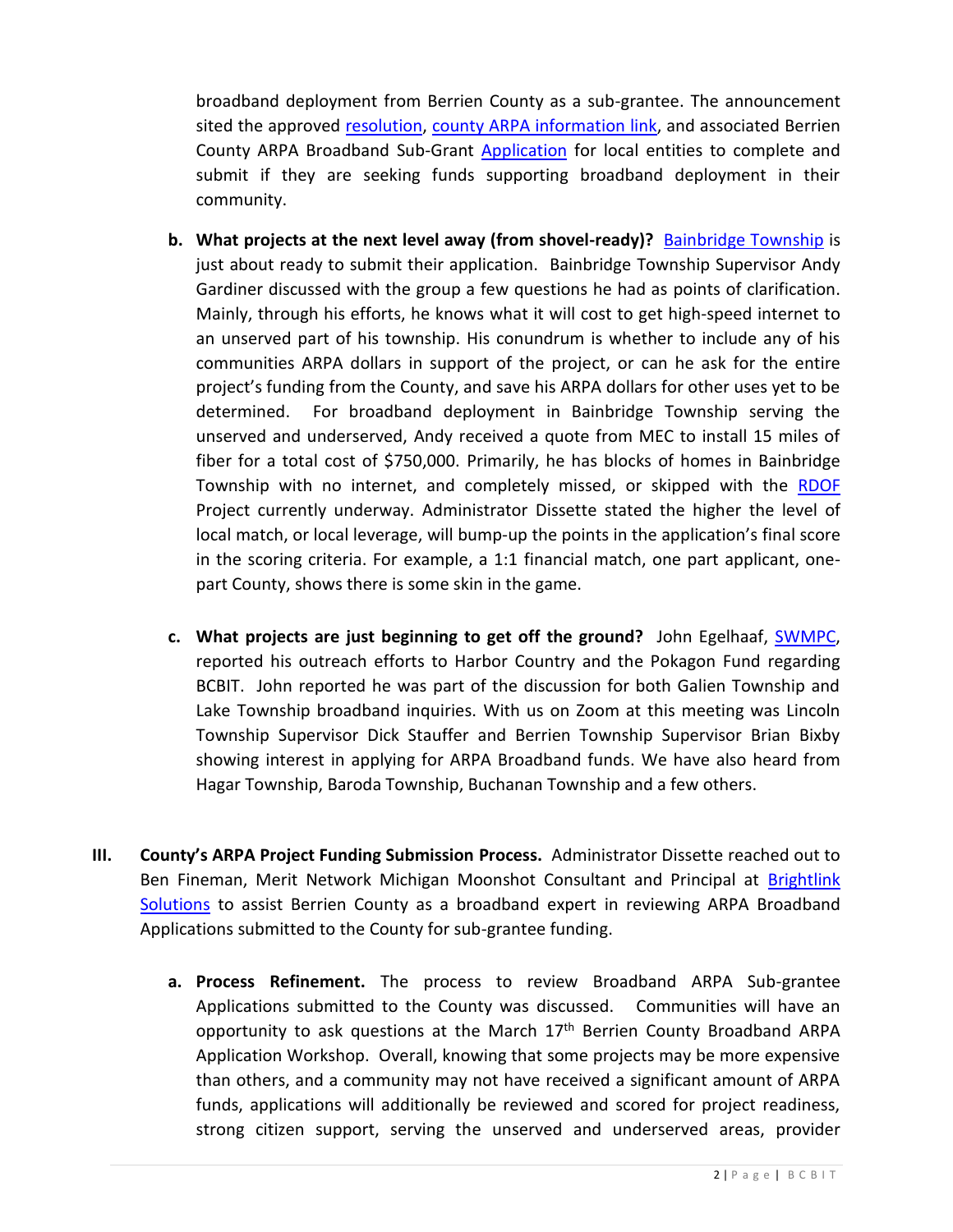partnership investment (or savings in mobilization strategy), all in accordance with sub-grantee review evaluation criteria and in accordance with [eligible ARPA](https://home.treasury.gov/system/files/136/SLFRF-Final-Rule-Overview.pdf)  [expenditures.](https://home.treasury.gov/system/files/136/SLFRF-Final-Rule-Overview.pdf) Priority will be given to the ready to go applications that meet eligibility requirements and availability of County funds.

**Additional considerations for application processing and sub-grantee approval to use Berrien County ARPA funds for broadband deployment will likely include the following:** 

- The evaluation of an application and selection of an applicant for award will be based on the information submitted in the application.
- Signature of the application, attachments of supporting supporting, along with required documentation submitted with the application will expedite the approval of the project.
- Once an application is submitted and under review, failure to respond to each of the questions and requirements in the application, along with incorrect or false information, may adversely affect the evaluation of the grant application. This must be done correctly before dispursement of funds.
- Elaborate applications (such as expensive artwork, digital pop-ups) beyond that which is sufficient to present a complete and effective application, are not necessary.
- For application assistance, we have contracted with the Southwest Michigan Planning Commission (SWMPC), to assist local units of government prepare and submit this grant application, or other grant opportunities as they become available.
- **b. Information Sharing.** Formal and information presentations planned, along with document sharing discussed.
	- i. **Formal In-Person Meeting Presentations.** At the March 17th BCBIT Meeting we will have a workshop to review the Berrien County Broadband ARPA Subgrantee Application for local municipalities.
	- ii. **Webinar(s).** As part of the March 17th ARPA Application Workshop, the meeting will be posted to Berrien County's [YouTube](https://www.youtube.com/channel/UCmM1ZFk8hLzi57B3VCj6Irw) site as a resource, and made available to those unable to attend in-person or virtually. Details for this event and presentation expectations will need to be discussed soon to allow for the behind-the-scenes magic to create itself.
	- iii. **Documents Shared.** We will begin making a list of ISPs and who our contact is to help stream-line the project management process of broadband plan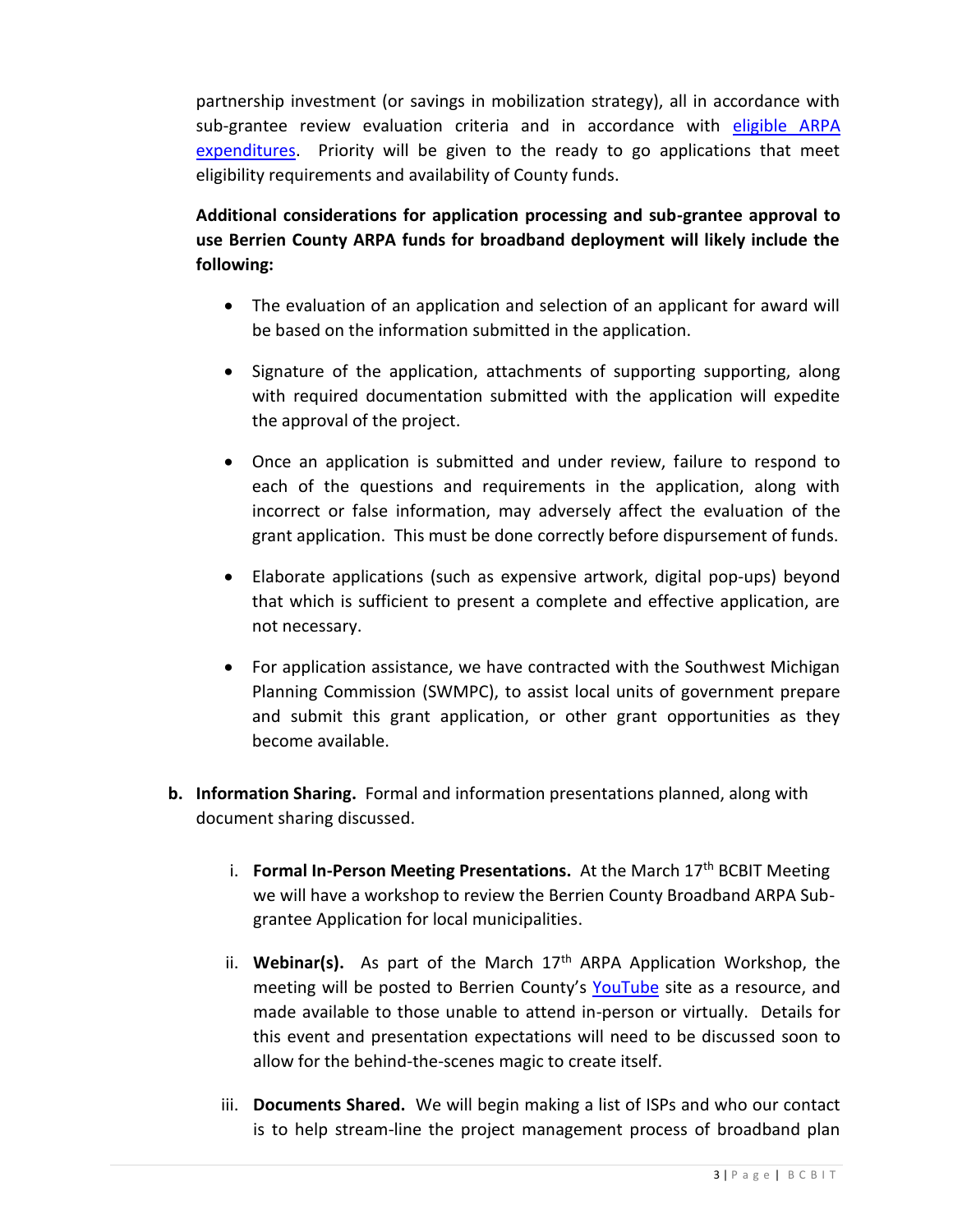development for application preparation and submission, and other relevant shared documents to assist our local communities in Berrien County with planning for and securing funds for broadband infrastructure deployment in their unserved and/or underserved areas within Berrien County.

**Note:** A [temporary BCBIT Page](https://www.berriencounty.org/CivicAlerts.aspx?AID=1746) with survey and StoryMap is avaliable and accessible by naviagating from [Berrien County's](http://www.berriencounty.org/) homepage to this page. In additional, ARPA funding and the Broadband ARPA Application can be found [here.](https://www.berriencounty.org/1833/ARPA-Funds) Our landing page for BCBIT is near the end of the approval process. There is a test page out, unviewable to the public. [CivicPlus,](https://www.civicplus.com/) the technology platform we use for our e-government communication requires varying levels of security clearance and authorization.

- **IV. County Municipal Fiber.** Administrator Dissette and John Egelhaaf, SWMPC, had a meeting with [Merit Network](https://www.merit.edu/) to discuss a County fiber-ring project as a direct response to unmet high-speed internet needs throughout Berrien County funded with the use of ARPA money. As it stands, and has become increasing clear, the private market alone may not be able to solve the last mile of our connectivity issues when the cost/benefit analysis to an ISP company is subscriber revenue. We know the value of a connectivity solution is not just in the connectivity itself, but everything it allows. Digital disconnectedness divides the privileged and disadvantaged exacerbating social divisions and inequalities. MEC is rolling up the east side of the county. They are the most likely deployment partner.
- **V. GEO Software Report.** John Egelhaaf, SWMPC, reported that the GEO Software training is complete. His team is ready for the first projects to begin once the contract is in place. Expect a demonstration of the software's capabilities in about 4-weeks. GEO Software is the software package we can use to anticipate project costs by a particular location selected through a selection of data parameters ideally set as a cost estimate for total broadband deployment.
- **VI. StoryMap.** John Egelhaaf, SWMPC, reviewed the final draft of the StoryMap his organization has created. **Looks great!** This is ready to present to the Berrien County Board of Commissioners Committee of the Whole (COW) Meeting on February 24<sup>th</sup>.

#### **The following is a link to the BCBIT StoryMap:**

<https://storymaps.arcgis.com/stories/2ada22445343407b9314d3252a0a5406>

**VII. Miscellaneous.** Next meeting is March 3rd .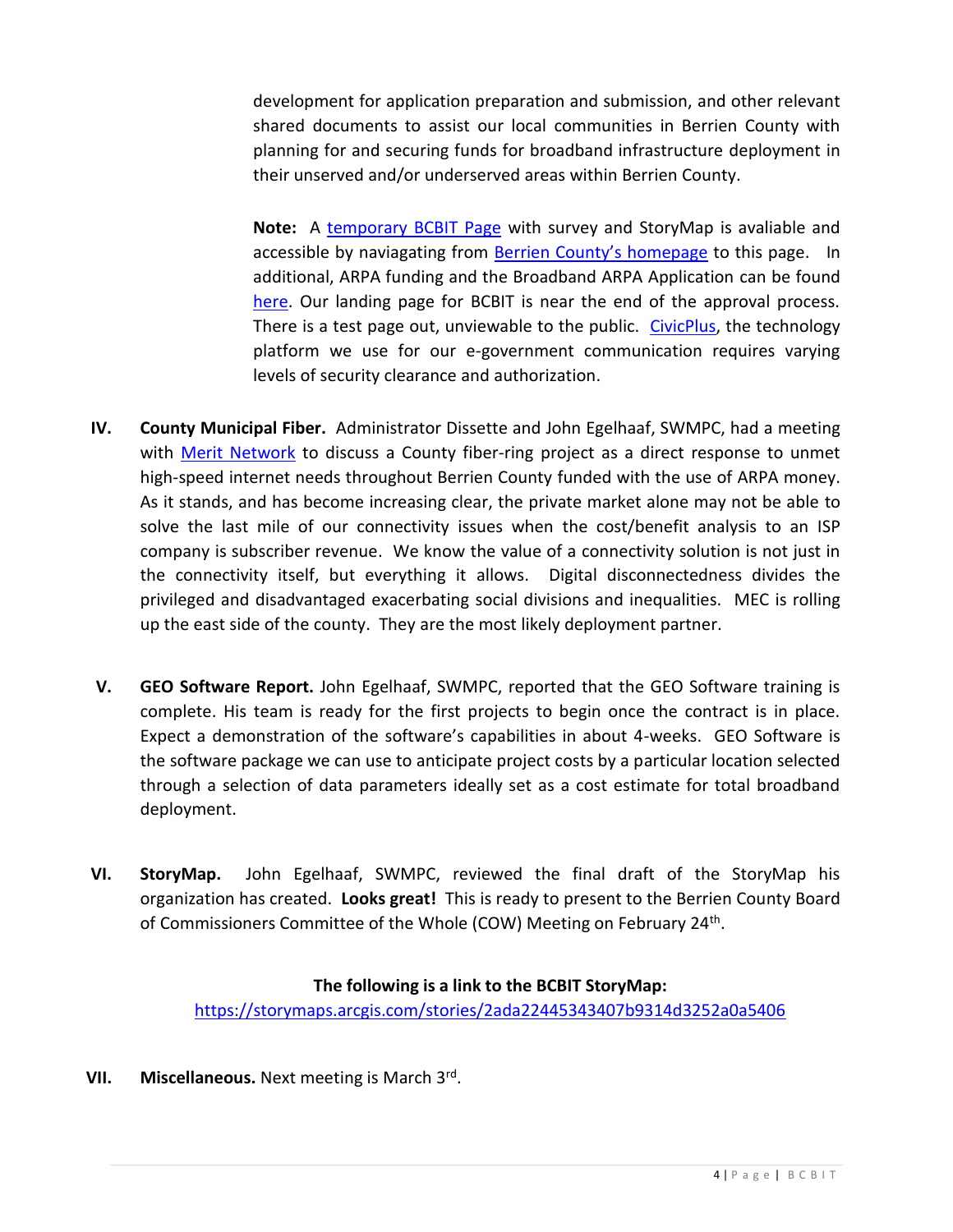### **Zheit Berrien County Broadband Internet Task Force**

**The Berrien County ARPA Broadband Grant Application Workshop** 

### March 17, 2022, 12:30 PM

**Berrien County Administration Center** 701 Main Street, St. Joseph